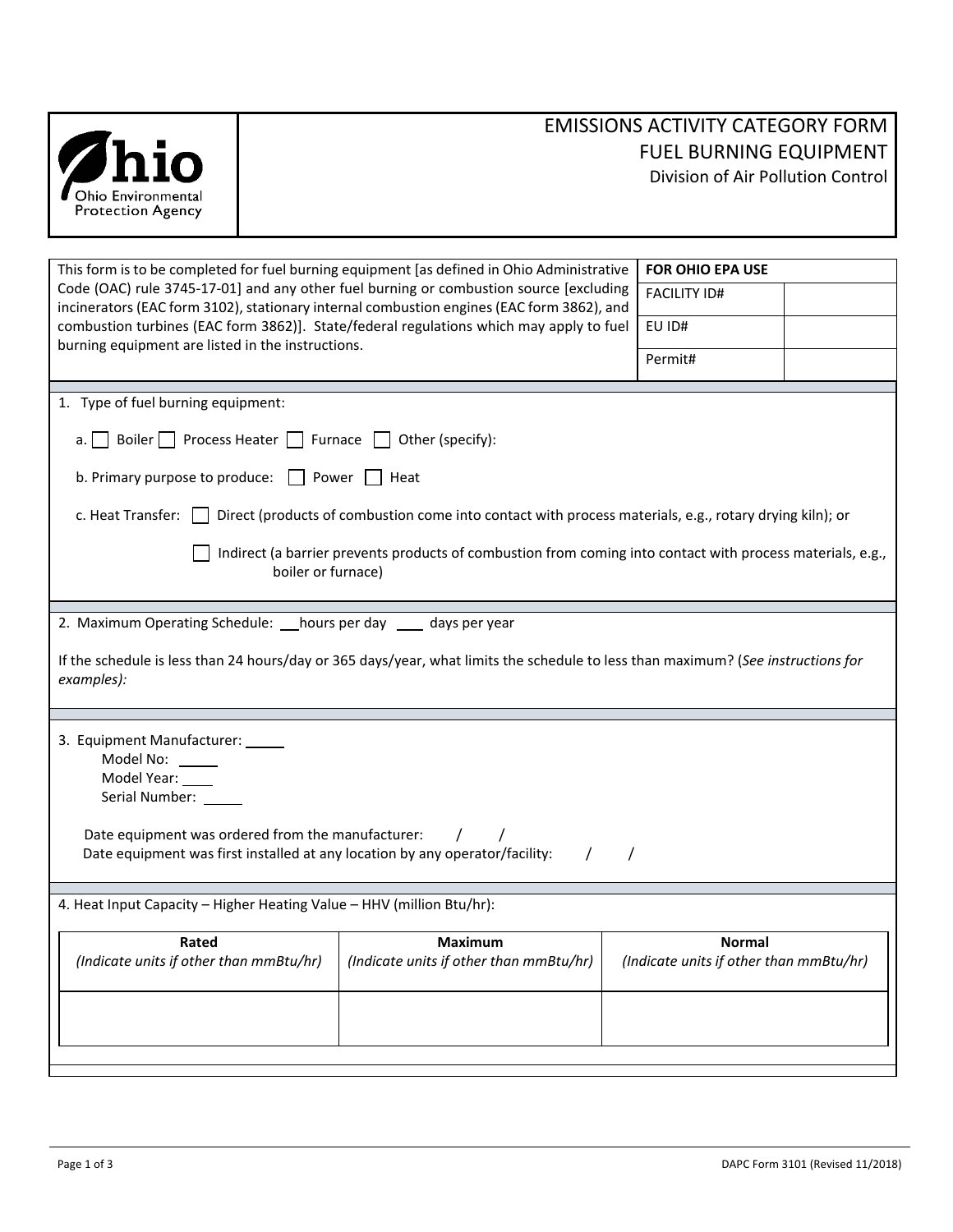| 5. Boilers: Steam Output Capacity:                                                                                          |                                 |                                    |               |                                          |                                |                                              |                                          |
|-----------------------------------------------------------------------------------------------------------------------------|---------------------------------|------------------------------------|---------------|------------------------------------------|--------------------------------|----------------------------------------------|------------------------------------------|
| Rated                                                                                                                       |                                 |                                    |               | <b>Maximum</b>                           |                                | <b>Normal</b>                                |                                          |
|                                                                                                                             | (lb steam/hr)                   |                                    |               | (lb steam/hr)                            |                                | (lb steam/hr)                                |                                          |
| <b>Steam Pressure</b><br>(PSI)                                                                                              |                                 |                                    |               | <b>Steam Temperature</b><br>(Fahrenheit) |                                | <b>Feedwater Temperature</b><br>(Fahrenheit) |                                          |
|                                                                                                                             |                                 |                                    |               |                                          |                                |                                              |                                          |
| Is the boiler equipped with an economizer? $\Box$ Yes<br><b>No</b>                                                          |                                 |                                    |               |                                          |                                |                                              |                                          |
| 6. Percent of Operating Time Used for: Process Heat/Steam<br><b>Electric Power Generation</b><br>%<br>%<br>Space Heat:<br>% |                                 |                                    |               |                                          |                                |                                              |                                          |
| 7. Type of Draft (check one):                                                                                               |                                 | Natural                            | Induced       |                                          | Forced                         |                                              |                                          |
| 8. Type of combustion monitoring (check all that apply):<br>Fuel/Air Ratio<br>Oxygen<br>None<br>Other (describe):           |                                 |                                    |               |                                          |                                |                                              |                                          |
| 9. Combustion Control Techniques: (check all that apply)                                                                    |                                 |                                    |               |                                          |                                |                                              |                                          |
| None                                                                                                                        |                                 |                                    |               |                                          | Low NOx Burner                 |                                              |                                          |
| Flue Gas Recirculation                                                                                                      |                                 |                                    |               |                                          | Oxygen Trim                    |                                              |                                          |
|                                                                                                                             | <b>Combustion Air Preheater</b> |                                    |               |                                          | Load reduction                 |                                              |                                          |
| Reburn                                                                                                                      |                                 |                                    |               |                                          | Other (Specify):               |                                              |                                          |
|                                                                                                                             |                                 |                                    |               |                                          |                                |                                              |                                          |
| 10. Type of Fuel Fired (Complete all that apply):                                                                           |                                 |                                    |               |                                          |                                |                                              |                                          |
| Fuel*                                                                                                                       | Fired as                        | Min. Heat<br>Content<br>(Btu/unit) | Max.<br>% Ash | Max. %<br>Sulfur                         | Max. Annual<br><b>Fuel Use</b> | <b>Average Hourly</b><br><b>Fuel Use</b>     | <b>Maximum Hourly</b><br><b>Fuel Use</b> |
| Coal                                                                                                                        | Primary                         |                                    | %             | %                                        | tons                           | Ibs                                          | Ibs                                      |
| No. 2 Fuel Oil                                                                                                              | Backup<br>Primary<br>Backup     |                                    | %             | $\%$                                     | gal                            | gal                                          | gal                                      |
| Ultra low sulfur<br>diesel fuel                                                                                             | Primary<br>Backup               |                                    | $\%$          | 15 ppm#<br>(0.0015)                      | gal                            | gal                                          | gal                                      |
| Other liquid fuel                                                                                                           | Primary<br>Backup               |                                    | $\%$          | %                                        | gal                            | gal                                          | gal                                      |
| Natural Gas                                                                                                                 | Primary<br>Backup               |                                    |               | $\%$                                     | ft <sup>3</sup>                | ft <sup>3</sup>                              | ft <sup>3</sup>                          |
| Wood                                                                                                                        | Primary<br>Backup               |                                    | $\%$          | $\%$                                     | tons                           | Ibs                                          | Ibs                                      |
| LPG                                                                                                                         | Primary<br>Backup               |                                    |               | %                                        | gal                            | gal                                          | gal                                      |
| Other**                                                                                                                     | Primary<br>Backup               |                                    | %             | $\%$                                     |                                |                                              |                                          |
| Other**                                                                                                                     | Primary<br>Backup               |                                    | $\%$          | $\%$                                     |                                |                                              |                                          |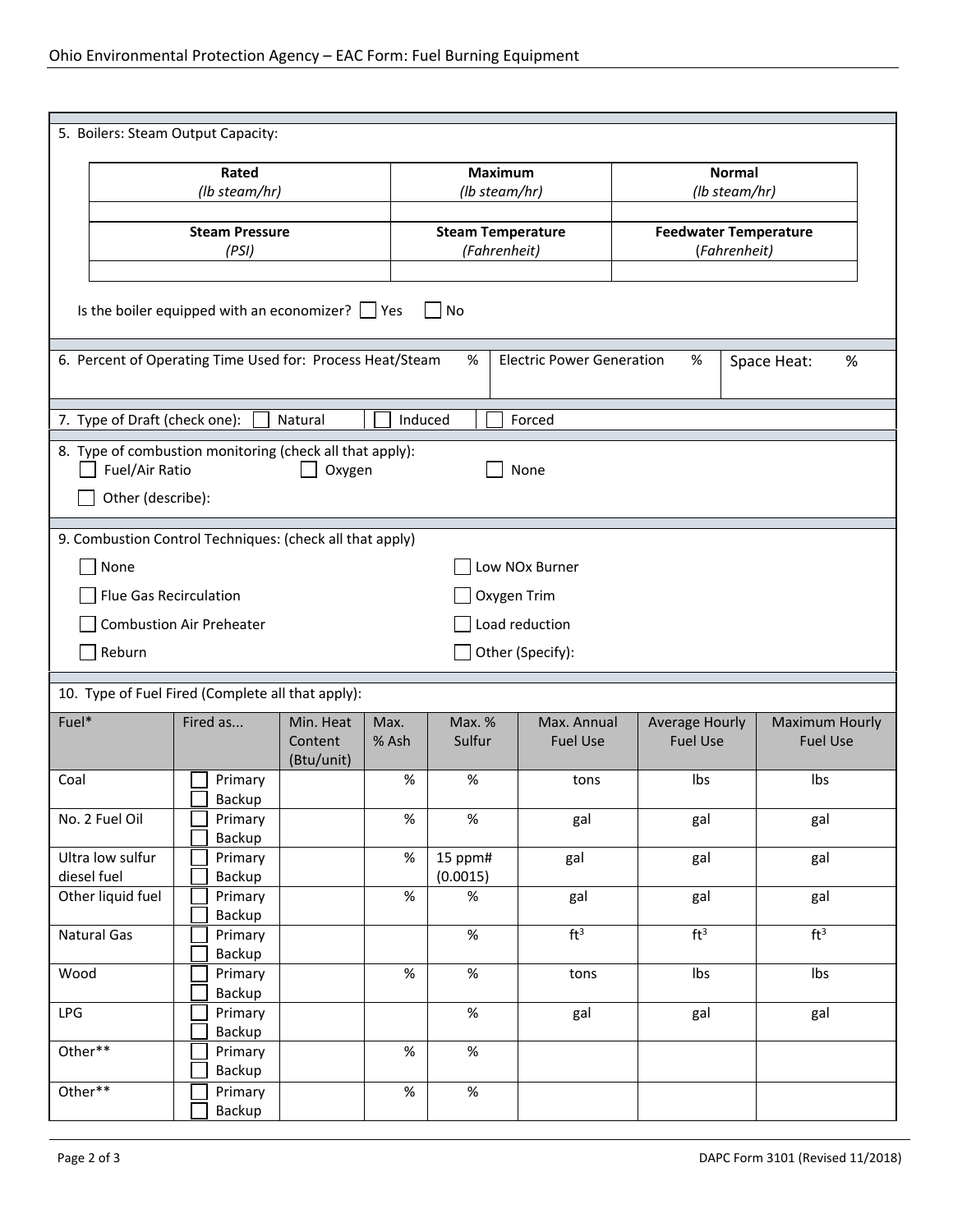| # specification for ultra low sulfur diesel fuel per 40 CFR 80.510(c), on an 'as received' basis                                 |                                                                   |  |  |  |
|----------------------------------------------------------------------------------------------------------------------------------|-------------------------------------------------------------------|--|--|--|
| * Please identify all combinations of fuels that are co-fired:                                                                   |                                                                   |  |  |  |
| ** Identify other fuel(s):                                                                                                       |                                                                   |  |  |  |
| <b>Coal and Wood-Fired Units</b>                                                                                                 |                                                                   |  |  |  |
| 11. Type of Coal or wood Firing (check one):                                                                                     |                                                                   |  |  |  |
| Pulverized-Wet Bottom<br>Chain Grate<br>Pulverized-Dry Bottom<br>Spreader Stoker<br><b>Underfeed Stoker</b><br>Other (Describe): | Hand-Fired<br><b>Traveling Grate</b><br>Cyclones<br>Fluidized Bed |  |  |  |
| 12. Flyash Reinjection:<br>$\overline{\phantom{a}}$ No<br>Yes                                                                    |                                                                   |  |  |  |
| 13. Overfire Air:<br>Yes<br>No                                                                                                   |                                                                   |  |  |  |
| <b>Oil-Fired Units</b>                                                                                                           |                                                                   |  |  |  |
| 14. Oil Preheater:<br>Yes - Indicate Temperature _____ deg. F<br>No                                                              |                                                                   |  |  |  |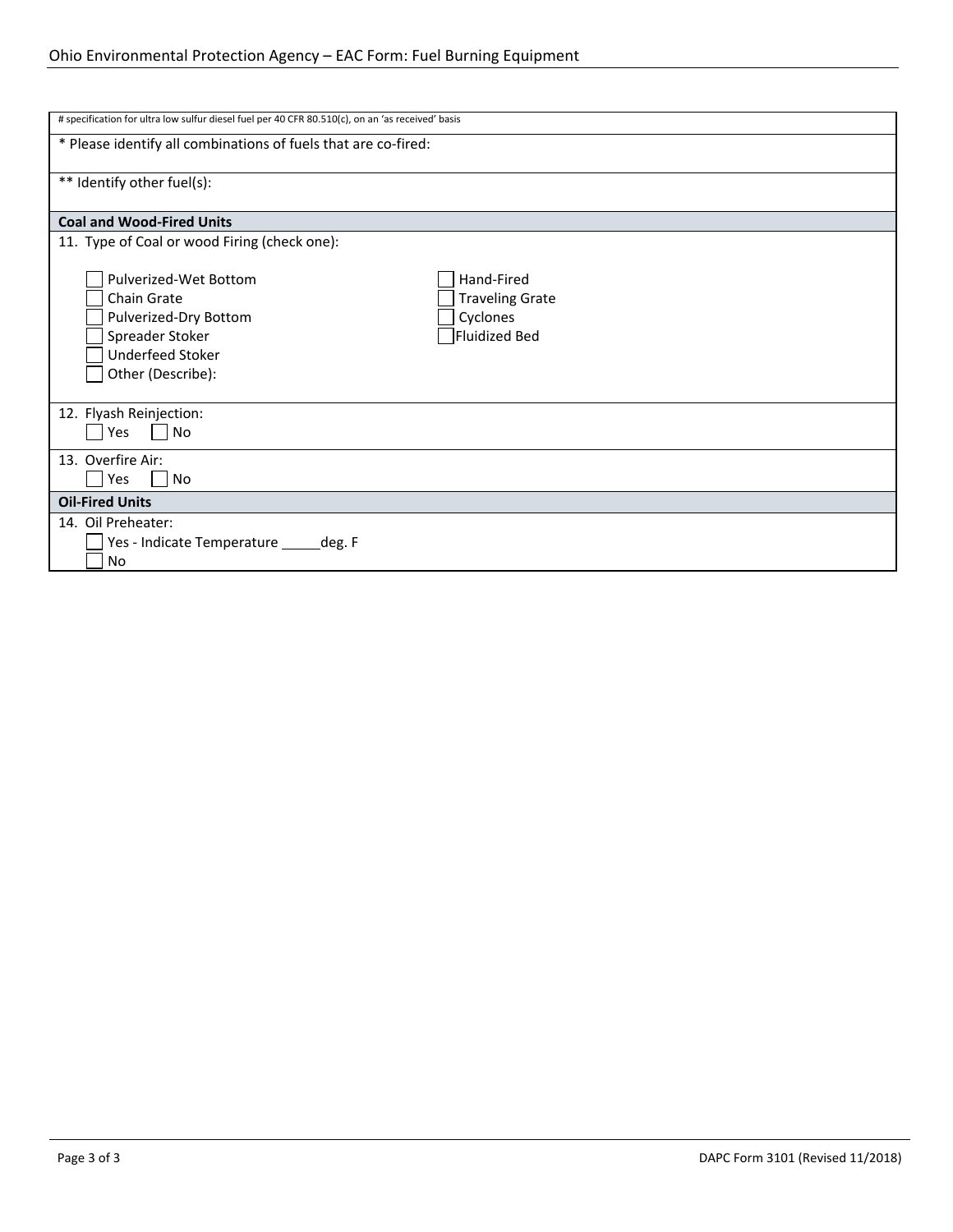

#### **GENERAL INSTRUCTIONS:**

Ohio Administrative Code (OAC) rule 3745‐17‐01 (B)(5) defines "fuel‐burning equipment" as ". . . any furnace or boiler, and any appurtenances thereto, such as stacks, ducting and similar apparatus, used in the process of burning fuel for the primary purpose of producing heat or power by indirect heat transfer, where the products of combustion do not come into contact with process materials." However, this Emissions Activity Category (EAC) form is intended for use with any fuel burning source, not just those meeting that definition. Note that this EAC form should not be used for incinerators (EAC form 3102), stationary internal combustion engines (EAC form 3862), and gas or liquid fuel‐fired combustion turbines (EAC form 3862).

Provide complete responses to all applicable questions. If an item does not apply to the emissions unit, write in "Not Applicable" or "NA." If the answer is not known, write in "Not Known" or "NK." Please note that it is important to provide as much information as possible to determine state and federal rule applicability and compliance requirements. If you need assistance in understanding a question after reading the instructions below, contact your Ohio EPA District Office or Local Air Agency for assistance. Submittal of an incomplete application will delay the application review and processing. In addition, the application may be returned as incomplete if all applicable questions are not answered appropriately.

## **APPLICABLE REGULATIONS:**

The following State and federal regulations may be applicable to fuel burning equipment. Note that there may be other regulations which apply to this emissions unit which are not included in this list.Due to the general nature of this form, specific regulations are not listed.

| Federal: | 40 CFR 60, (NSPS) Subpart Da, Db, Dc (Steam Generating Units)                                       |  |  |  |  |  |
|----------|-----------------------------------------------------------------------------------------------------|--|--|--|--|--|
|          | 40 CFR 63, (NESHAPS) Subpart DDDDD (Major Source Boiler MACT)                                       |  |  |  |  |  |
|          | 40 CFR 63, (NESHAPS) Subpart JJJJJJ (Area Source Boiler MACT)                                       |  |  |  |  |  |
|          | 40 CFR 63, (NESHAPS) Subpart UUUUU (Coal & Oil-Fired Utility MATS)                                  |  |  |  |  |  |
|          | 40 CFR Part 97 Subparts AAAAA- DDDDD (Cross-State Air Pollution Rule -CSAPR)                        |  |  |  |  |  |
| State:   | OAC rule 3745-31-02 (Permit to Install/Permit to Install and Operate)                               |  |  |  |  |  |
|          | OAC Chapter 3745-17 (Particulate Matter Standards)                                                  |  |  |  |  |  |
|          | OAC Chapter 3745-18 (Sulfur Dioxide Regulations)                                                    |  |  |  |  |  |
|          | OAC Chapter 3745-21 (Carbon Monoxide, Photochemically Reactive Materials, Hydrocarbons, and related |  |  |  |  |  |
|          | Materials Standards)                                                                                |  |  |  |  |  |
|          | OAC Chapter 3745-110 (Nitrogen Oxides RACT)                                                         |  |  |  |  |  |
|          | OAC Chapter 3745-14 (NOx Budget Trading Program)                                                    |  |  |  |  |  |

If you would like a copy of these regulations, contact your Ohio EPA District Office or Local Air Agency. State regulations may also be viewed and downloaded from the Ohio EPA website http://epa.ohio.gov/dapc/DAPCrules.aspx#112742676effective‐rules.

Federal regulations may be viewed and downloaded at https://www.ecfr.gov/cgi-bin/textidx?SID=ad3bdc0bb58c0c98d0b72a25f717b855&mc=true&tpl=/ecfrbrowse/Title40/40tab\_02.tpl.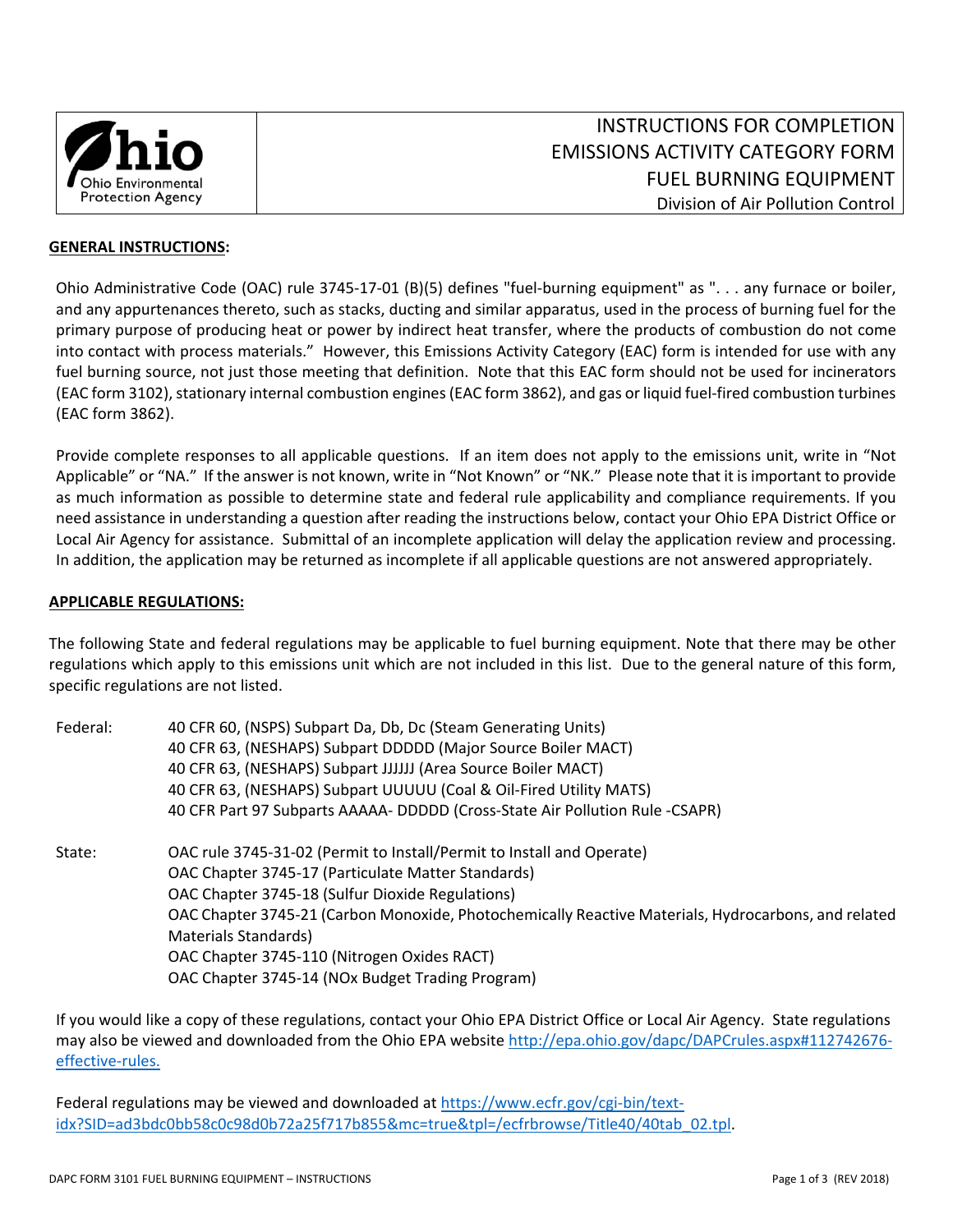## **CALCULATING EMISSIONS:**

Manufacturers of some types of emissions units and most types of control equipment develop emissions estimates or have stack test data which you can request. Stack testing of the emissions may also be completed by the applicant. Emissions test data may either be for the specific unit or a similar unit located at the facility or elsewhere. You may develop your own emissions factors by mass balance or other knowledge of your process if you can quantify inputs and outputs accurately. You may be able to do this on a small scale or over a short period of time if it is not practical during regular production. If you have control equipment you may be able to quantify the amount of pollutants collected over a known time period or production amount. Any emissions factor calculation should include a reference to the origin of the emissions factor or control efficiency.

U.S. EPA has developed emissions factors for many types of air pollution sources and published them in a document titled "Compilation of Air Pollutant Emission Factors, AP‐42", available from the following website: http://www.epa.gov/ttn/chief/ap42/index.html See Sections 1.0 through 1.11.

Regardless of the reference material you use for emissions calculations please make sure the source of the information (e.g., AP‐42, mass balance, stack test, etc.) is identified.

## **SPECIFIC INSTRUCTIONS:**

- 1. Identify the type of fuel burning equipment and the type of heat transfer. (Indirect heat transfer means the products of combustion do not come into contact with process materials.)
- 2. Provide the maximum number of hours per day and days per year the fuel burning operation is expected to operate. The following are examples of why the maximum number of hours per day may be less than 24 or the maximum number of days per year may be less than 365 (this list is not all-inclusive):
	- ‐ The facility can only operate during daylight hours.
	- ‐ The process can only operate within a certain range of ambient temperatures.
	- ‐ The process is limited by another operation (i.e., a bottleneck).
- 3. Specify the name of the fuel burning equipment manufacturer, model number, model year, and serial number.

The date of order from the manufacturer means the date that your facility entered into a binding contract for on‐ site installation.

Specify the installation date of the fuel burning equipment. If the fuel burning equipment has been purchased used, the installation date listed should be the date it was first installed at any location by any owner or operator, if available.

- 4. Specify the input capacity in millions of Btu per hour. "Rated" refers to the continuous rating of the fuel burning source. "Maximum" refers to the maximum peak rating of the fuel burning source. "Normal" refers to the normal operating capacity of the fuel burning source. If the fuel burning source has separate ratings for each fuel used, specify the input and/or the output capacities for each fuel used on a separate attachment.
- 5. Specify the output capacity (for steam producing operations only) in pounds of steam per hour (lbs. steam/hr), pressure temperature and feedwater temperature.